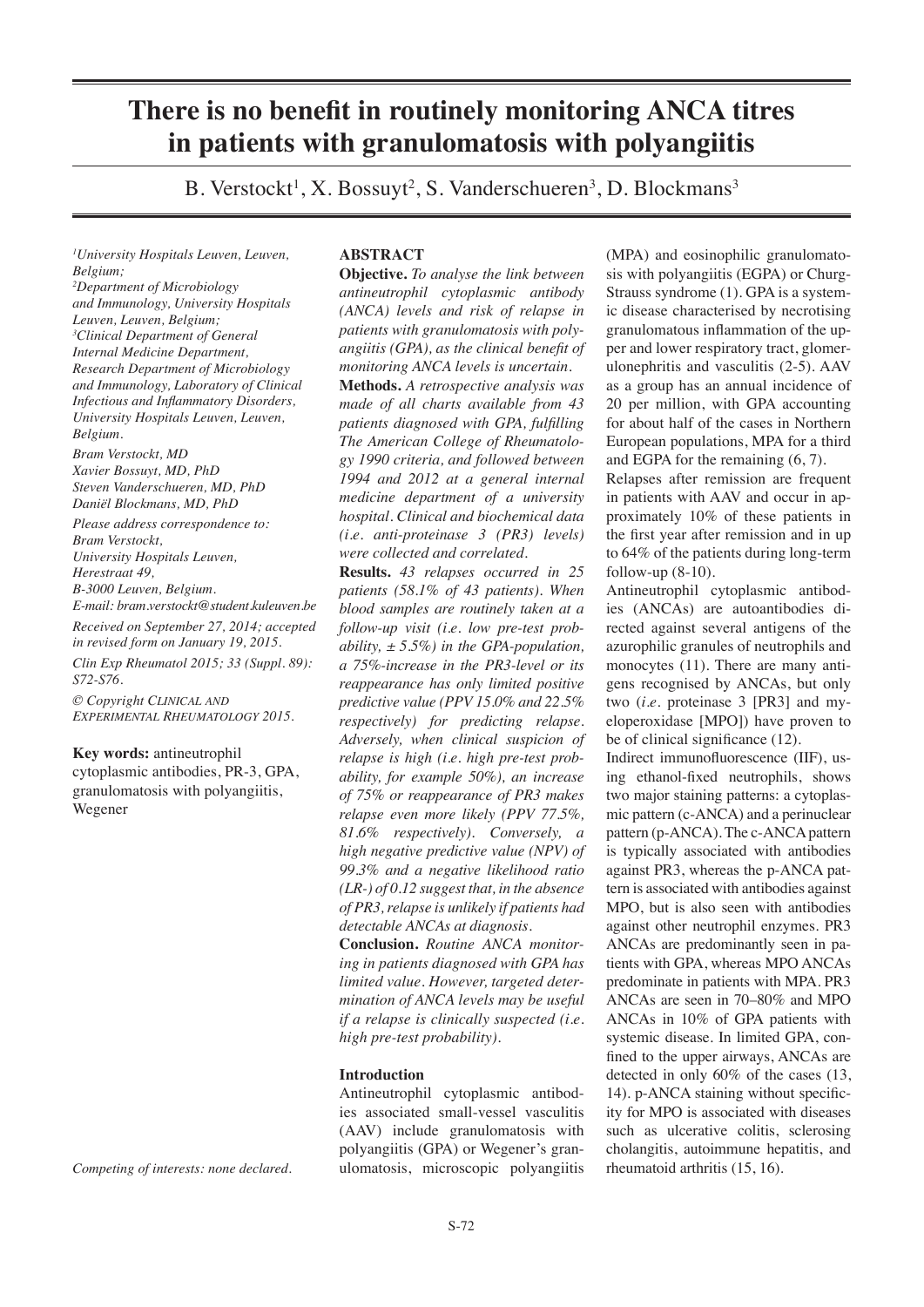#### **No benefit in routinely monitoring ANCA-titres in GPA-patients / B. Verstockt et al.**

Although the diagnostic value of these antibodies is well established in AAV, the usefulness of serial ANCA determinations in predicting recurrent disease in patients with AAV has remained controversial for the last twenty years (11, 12, 17-19). Birck *et al.* performed a systematic review and concluded that, due to a methodological heterogeneity in the current literature, no firm conclusion can be drawn concerning the clinical value of serial ANCA determinations for monitoring AAV (17).

Since uncertainty remains about this subject, this retrospective study examined the relationship between evolutions in PR3-levels and the prediction of relapse.

# **Materials and methods**

## *Patients*

Sixty-eight patients diagnosed with GPA, corresponding to The American College of Rheumatology (ARC) 1990 criteria (20) and under regular followup at the University Hospitals Leuven (Leuven, Belgium), were enrolled in this retrospective study. Charts from all these patients, observed between January 1994 and December 2012, were reviewed. Twenty-five patients were excluded: 4 had a follow-up period of less than one year, 1 had insufficient data, in 7 patients the diagnosis was in doubt because of repeatedly negative ANCAs and negative biopsies, 3 were MPO-positive, 9 never had detectable ANCAs although their diagnosis was histologically confirmed and 1 patient never got in complete remission for several years.

Most patients with systemic disease were initially treated with a combination of corticosteroids and cyclophosphamide orally or intravenously in combination with trimethoprim-sulfamethoxazole. After induction of clinical remission, therapy was tapered. In almost all cases, azathioprine was started as a maintenance therapy together with a low dose of corticosteroids. In some cases, methotrexate or mycophenolate mofetil was chosen because of different reasons related to disease extent, comorbidities, adverse effects, drug intolerance, insufficient efficacy of other products or in the context of a study protocol.

## *ANCA detection methods*

Throughout the study period, PR3 was determined by ELISA (Enzyme-Linked ImmunoSorbent Assay) [QUANTA Lite PR3 kit, INOVA Diagnostics, Inc. (San Diego)] till April 2009. Afterwards, they were determined by FEIA (FluoroEnzyme ImmunoAssay) [EliA™] (Phadia, Uppsala, Sweden). Assays were performed according to the instructions of the manufacturer. Cut-off values proposed by the manufacturer were used (20 U/ml for ELISA and 7 U/mL for FEIA). As the detection of increases in PR3/ANCA by FEIA gives results comparable to ELISA (21), no subgroup-analysis of the individual data acquired using respectively ELISA and FEIA, was made.

## *Definition of PR3*

For the detection of increases in PR3 level, the level in each sample was compared to that in the previously obtained sample, using the same assay. Time window between two visits (or PR3-measurements) varies between patients or within one patient during the long follow-up period (range: 3–9 months). Only reappearances and increases in PR3/ANCA level, which preceded a clinical relapse for a maximum of 6 months, were considered as being predictive.

According to the literature an increase of 75%, as measured by ELISA, was defined as a significant rise in the PR3-level (3, 22). Furthermore, reappearances of PR3 (*i.e.* detectable PR3 above cut-off values proposed by the manufacturer) were evaluated too.

#### *Relapse/remission*

In accordance with the European League Against Rheumatism (EULAR) recommendations, relapse was defined as the re-occurrence or new onset of disease activity attributable to active inflammation. Remission was defined as the absence of disease activity, with or without taking immunosuppressive therapy (23). Diagnosis of relapse was made based on clinical (*e.g.* bloody nasal crusts, weight loss, fever, cutaneous lesions, haemoptysis, …) and biochemical findings (proteinuria, renal insufficiency, …), included in the Birmingham Vasculitis Activity Score Modified for GPA (24).

In our tertiary centre, the experience of treating patients with GPA is well established. Experienced physicians could, based on all these clinical and biochemical findings, estimate if the risk of relapse is high or rather low. In cases of high suspicion of relapse, a pre-test probability of at least 50% is reasonable. Using the found positive and negative likelihood ratios (LR+ and LR-), predictive values could mathematically be deducted, as was done in this retrospective analysis.

#### *Statistical analysis*

Sensitivity, specificity, LR+, LR- and predictive values were calculated (25). All statistical analyses were performed with SPSS 20.0 and Microsoft Excell.

#### **Results**

## *Patient characteristics*

Relevant features of the 43 included patients (20 women and 23 men, mean age 57.6 years) are given in Table I. During the follow-up period from January 1994 till December 2012, five patients died (11.6%). The data cover a total followup period of 3265 patient months (on average 75.9 months per patient, range 12–226 months).

Initially, 6 patients were found to have a limited GPA disease. Three of them evolved to a systemic disease during their first relapse. In the other three patients, GPA remained in a limited fenotype (mean follow-up of 18.6 months).

### *Relapse*

Forty-three clinical relapses occurred in 25 patients (mean number of relapse 1.72 each, standard deviation (SD) 1.12). The number of relapses in single patients varied between 0 and 6. Mean time to first relapse was 63.8 months  $(\pm)$ 67.2 SD) during the study period.

Of the 43 patients studied – all with at least once detectable PR3 – 25 relapsed (58.1%). Twenty-two of them (88.0%) always had detectable PR3-levels at relapse.

### *Prediction of relapse*

Fifty-one per cent of the PR3 positive patients ever demonstrated a 75%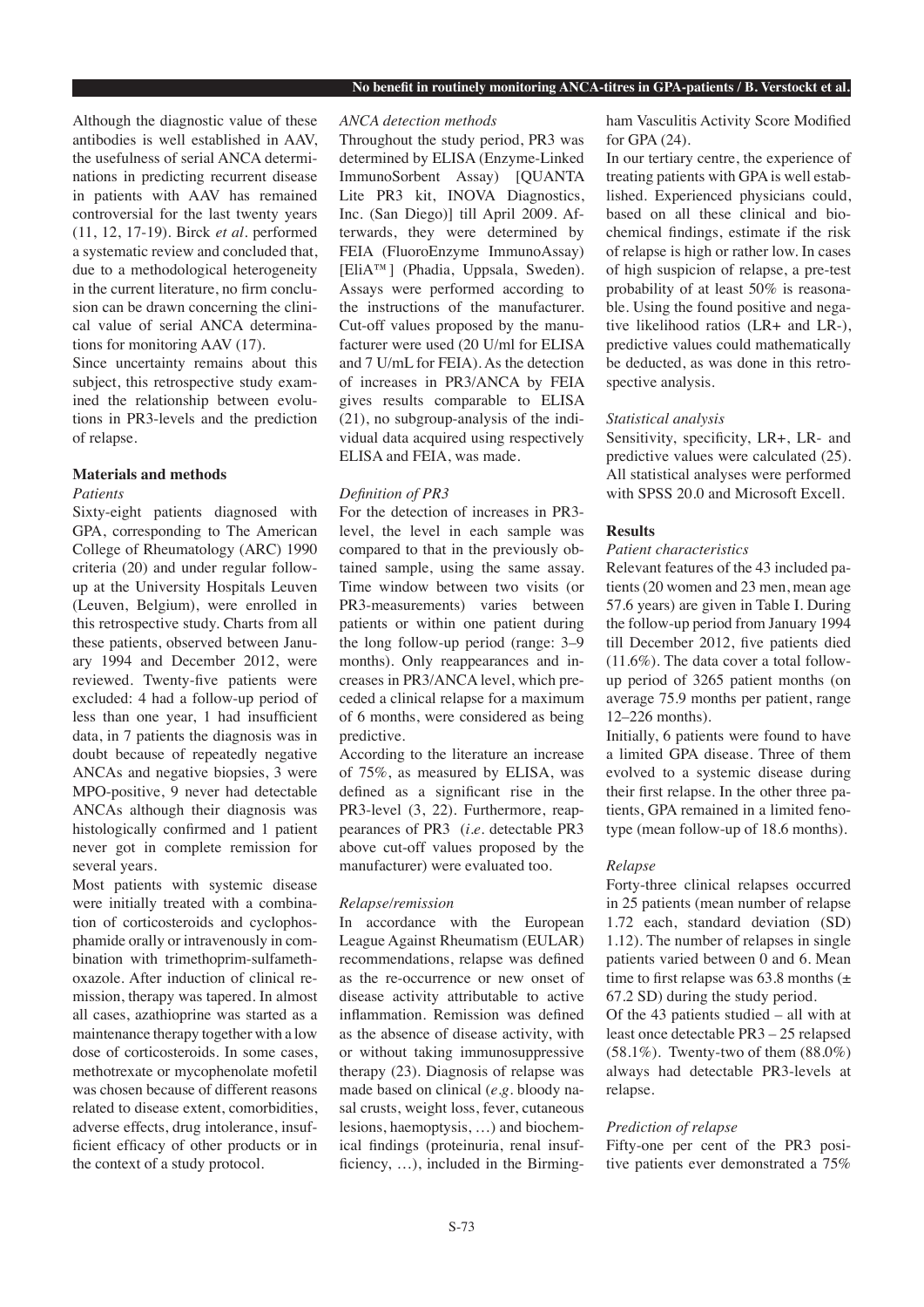#### **No benefit in routinely monitoring ANCA-titres in GPA-patients / B. Verstockt et al.**

increase with ELISA/FEIA during the follow-up period. Though, many times relapse was not associated with a clear 75% increase in PR3. Only 6 times relapse was preceded by at least a 75%-increase in PR3, resulting in a low sensitivity of 25.0% (Table II). Nevertheless specificity is high (92.7%).

Reappearance of PR3 was found to have a sensitivity of 88.9% and specificity of 79.9% (Table II).

Presence of PR3 seemed to be even more sensitive (95.4%), although with loss of specificity (38.5%).

As shown in Table II, a 75%-rise in PR3 has a positive likelihood ratio (LR+) of 3.43, resulting in positive predictive value (PPV) of 15.0% (Table III). In situations where relapse is clinically more likely (*i.e.* high pre-test probability), the PPV of a 75%-increase will reach 77.5% (Table III).

Similarly, due to a LR+ of 4.43, the PPV of reappearance of PR3 will rise up to 81.6% in conditions where relapse is suspected (Table II, III).

A negative likelihood ratio (LR-) of 0.12 explains the negative predictive value (NPV) for predicting relapse of 99.3% when PR3 are absent (Table II, III). In conditions the pre-test probability of relapse is higher, NPV is 89.2% (Table III).

## **Discussion**

To date, predicting the clinical course of GPA-patients remains a substantial challenge. All patients in this study attained remission with immunosuppressive therapy. The relapse rate of 58.1% is in agreement with rates found in other centres (26-29). This retrospective analysis investigated the clinical usefulness of ANCA determination when relapse is strongly suspected.

In contrast with previous reports (3, 22), we found that only 6 of the 54 relapses were preceded by a 75% increase in PR3 titres. Although the LR+ (3.43) and PPV (15.0%) of these 75% increase are moderately low when samples are randomly taken, ELISA/FEIAtesting in GPA-patients seems useful when relapse is suspected.

When interpreting PPVs, the importance of the pre-test probability should not be ignored, as reflected by Table

**Table I.** Baseline characteristics of all included patients.

| Epidemiological features         |              |
|----------------------------------|--------------|
| Sex, no of female : male         | 20:23        |
| Age, mean (SD) years             | 57.6 (17.6)  |
| Number of relapse in one patient |              |
| $\theta$                         | 18 (41.9%)   |
| >1                               | $25(58.1\%)$ |
| Death                            | $5(11.6\%)$  |

**Table II.** Prediction of relapse using ELISA/ FEIA.

| Increase of at least 75%     |          |  |  |
|------------------------------|----------|--|--|
| Sensitivity                  | 25.0%    |  |  |
| Specificity                  | $92.7\%$ |  |  |
| $LR+$                        | 3.43     |  |  |
| LR-                          | 0.81     |  |  |
| PR <sub>3</sub> reappearance |          |  |  |
| Sensitivity                  | 88.9%    |  |  |
| Specificity                  | 79.9%    |  |  |
| $LR+$                        | 4.43     |  |  |
| LR-                          | 0.14     |  |  |
| PR <sub>3</sub> Presence     |          |  |  |
| Sensitivity                  | 95.4%    |  |  |
| Specificity                  | 38.5%    |  |  |
| $LR+$                        | 1.55     |  |  |
| LR-                          | 0.12     |  |  |
|                              |          |  |  |

ELISA: Enzyme-Linked ImmunoSorbent Assay; FEIA: FluoroEnzyme ImmunoAssay; LR+: positive likelihood ratio; LR-: negative likelihood ratio.

III. In our cohort with more than 800 samples, the overall prevalence of relapse approximates 5.5%, resulting in a general low pre-test probability for relapse. However, when relapse is clinically suspected, the pre-test probability of the individual patient is much higher, rising to 50% or even higher. In this instance, a positive test-result (*i.e.* a 75%-increase in PR3-level) will have a highly increased predictive value, approaching 77.5% instead of 15.0% (Table III).

As Thai *et al.* recently published (30), ANCA reappearance seems to corre-

spond more closely with relapse than PR3 persistence, as was reflected by a higher PPV (Table III). We agree with previous studies that patients, in whom PR3 reappear and relapse is clinically presumed, should be clinically followed with increased scrutiny (30-32). In contrast, when this reappearance is noticed in a routinely taken sample at a regular follow-up visit, the risk of relapse is rather low (*i.e.* 22.5%, Table III). Therefore, reappearance should warn the physician but it cannot be the only argument to change therapy in absence of any clinical change (29, 33, 34). In contrast, when clinical findings suggest relapse, reappearance of PR3 can be an additional argument to confirm the clinical suspicion (PPV 81.6%, Table III).

As a consequence, we advise against routine determination of ANCAs in clinically stable GPA-patients. Analysis will not influence therapeutical approach, as in these circumstances low PPV can not predict relapse. On the other hand, if patients present with complaints compatible with a relapse, ANCA evaluation should be performed. Indeed, the absence of ANCAs at that moment strongly argues against a relapse (NPV 89.2%, Table III).

As this is a retrospective study, time windows between samples vary greatly

**Table III.** Influence of pre-test probability on predictive values.

|            | Pre-test probability around $0.05 =$<br>Low suspicion of relapse |                                 |                             | Pre-test probability $0.5 =$<br>High suspicion of relapse |                                 |                             |
|------------|------------------------------------------------------------------|---------------------------------|-----------------------------|-----------------------------------------------------------|---------------------------------|-----------------------------|
|            | 75% increase<br>PR <sub>3</sub>                                  | PR <sub>3</sub><br>reappearance | PR <sub>3</sub><br>presence | 75% increase<br>PR <sub>3</sub>                           | PR <sub>3</sub><br>reappearance | PR <sub>3</sub><br>presence |
| <b>PPV</b> | $15.0\%$                                                         | 22.5%                           | $8.2\%$                     | $77.5\%$                                                  | 81.6%                           | $60.8\%$                    |
| <b>NPV</b> | 96.0%                                                            | $99.1\%$                        | 99.3%                       | 55.3%                                                     | 87.8%                           | $89.2\%$                    |

PPV: positive predictive value; NPV: negative predictive value.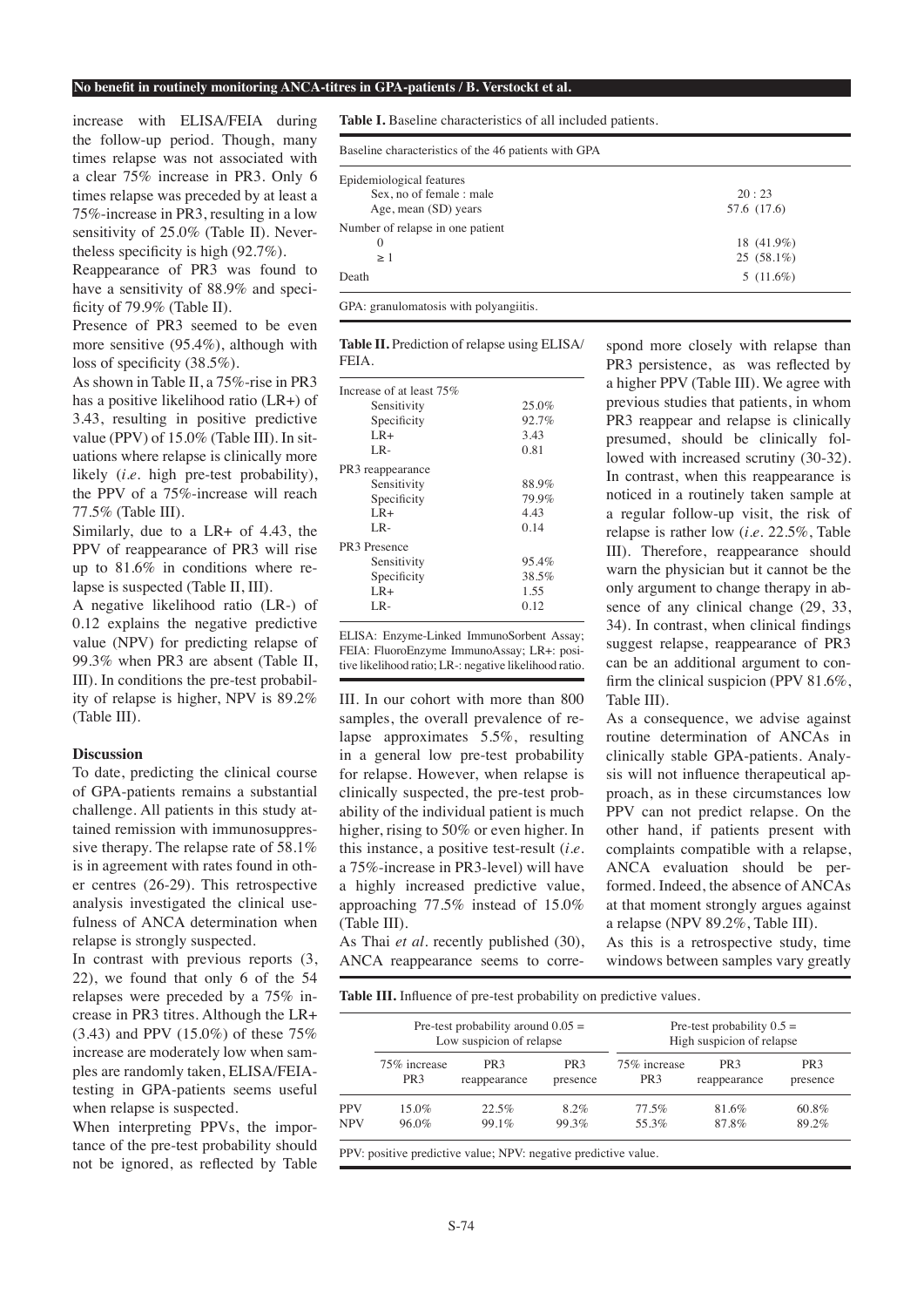with no regular (*e.g.* three-monthly) measurement of the ANCA levels. This might explain why only few relapses were preceded by a clear increase of the PR3 level. Since the ANCA level was part of the clinical decision to decide whether or not a patient had relapsed, a bias could be present, possibly inducing a circular reasoning. However, we conclude that given the moderate LR+ found based on all data, this bias should be limited. If not, a much higher LR+ would be expected. The different intervals of clinical and laboratory follow-up are another weak point of this study, but they reflect daily practice. Due to these different intervals and the retrospective character of this study, a solid methodological study to correlate the kinetics of increase in ANCA titre with clinical relapse was not possible. A prospective observational study is warranted to confirm these data.

As immunosuppressive therapy has a lot of adverse events, tapering and discontinuation of therapy in vasculitis is an import issue (35). Therefore we are interested in the results of a randomised comparative study, hold by the French Vasculitis Study Group (Clintrial NCT01731561), concerning the benefit of determining ANCA levels to adjust therapy. In this ongoing trial, they compare the efficacy of systematic rituximab infusions (conventional therapy) to rituximab infusion based on a rate of ANCA and CD19-lymphocytes in patients with systemic ANCA-associated vasculitis in remission. Furthermore new promising developments in methodology and techniques for ANCA testing have been proposed but studies comparing the performances of the different assays are scarce (36).

In conclusion, we disprove the benefit of routine ANCA monitoring in clinically stable patients with GPA. Determination of ANCA levels is useful if patients present in a clinical context compatible with a relapse or at the moment of diagnosis. Absence of PR3 virtually rules out a GPA relapse. Rising PR3-levels or their reappearance alone do not justify intensification of therapy but should be interpreted together with clinical and laboratory parameters.

## **Key message**

Routine ANCA monitoring in patients diagnosed with GPA has limited value. Targeted determination of ANCA levels may be useful if a relapse is clinically suspected.

#### **References**

- 1. JENNETTE JC, FALK RJ, ANDRASSY K *et al.*: Nomenclature of systemic vasculitides. Proposal of an international consensus conference. *Arthritis Rheum* 1994; 37: 187-92.
- 2. GODMAN GC, CHURG J: Wegener's granulomatosis: pathology and review of the literature. *AMA Arch Pathol* 1954; 58: 533-53.
- 3. BOOMSMA MM, STEGEMAN CA, van der LEIJ MJ *et al.*: Prediction of relapses in Wegener's granulomatosis by measurement of antineutrophil cytoplasmic antibody levels: a prospective study. *Arthritis Rheum* 2000; 43: 2025-33.
- 4. JENNETTE JC, FALK RJ: Small-vessel vasculitis. *N Engl J Med* 1997; 337: 1512-23.
- 5. FALK RJ, GROSS WL, GUILLEVIN L *et al.*: Granulomatosis with polyangiitis (Wegener's): an alternative name for Wegener's granulomatosis. *Arthritis Rheum* 2011; 63: 863-4.
- 6. WATTS RA, MOONEY J, SKINNER J, SCOTT DG, MACGREGOR AJ: The contrasting epidemiology of granulomatosis with polyangiitis (Wegener's) and microscopic polyangiitis. *Rheumatology* (Oxford). 2012; 51: 926-31.
- 7. WATTS RA, SCOTT DG: ANCA vasculitis: to lump or split? Why we should study MPA and GPA separately. *Rheumatology* (Oxford). 2012; 51: 2115-7.
- 8. SCHILDER AM: Wegener's Granulomatosis vasculitis and granuloma. *Autoimmun Rev*. 9. Netherlands: 2010 Elsevier B.V; 2010. p. 483-7.
- 9. de GROOT K, HARPER L, JAYNE DR *et al.*: Pulse versus daily oral cyclophosphamide for induction of remission in antineutrophil cytoplasmic antibody-associated vasculitis: a randomized trial. *Ann Intern Med* 2009; 150: 670-80.
- 10. REINHOLD-KELLER E, BEUGE N, LATZA U *et al.*: An interdisciplinary approach to the care of patients with Wegener's granulomatosis: long-term outcome in 155 patients. *Arthritis Rheum* 2000; 43: 1021-32.
- 11. van der WOUDE FJ, RASMUSSEN N, LOBAT-TO S *et al.*: Autoantibodies against neutrophils and monocytes: tool for diagnosis and marker of disease activity in Wegener's granulomatosis. *Lancet* 1985; 1: 425-9.
- 12. SCHMITT WH, van der WOUDE FJ: Clinical applications of antineutrophil cytoplasmic antibody testing. *Curr Opin Rheumatol* 2004;  $16.9 - 17$
- 13. WIIK A: Rational use of ANCA in the diagnosis of vasculitis. *Rheumatology* (Oxford) 2002; 41: 481-3.
- 14. BOSCH X, GUILABERT A, FONT J: Antineutrophil cytoplasmic antibodies. *Lancet* 2006; 368: 404-18.
- 15. VERMEERSCH P, VERVAEKE S, BLOCKMANS D *et al.*: Determination of anti-neutrophil cytoplasmic antibodies in small vessel vasculi-

tis: Comparative analysis of different strategies. *Clin Chim Acta* 2008; 397: 77-81.

- 16. VERMEERSCH P, BLOCKMANS D, BOSSUYT X: Use of likelihood ratios can improve the clinical usefulness of enzyme immunoassays for the diagnosis of small-vessel vasculitis. *Clin Chem* 2009; 55: 1886-8.
- 17. BIRCK R, SCHMITT WH, KAELSCH IA, van DER WOUDE FJ: Serial ANCA determinations for monitoring disease activity in patients with ANCA-associated vasculitis: systematic review. *Am J Kidney Dis* 2006; 47: 15-23.
- 18. TOMASSON G, GRAYSON PC, MAHR AD, LAVALLEY M, MERKEL PA: Value of ANCA measurements during remission to predict a relapse of ANCA-associated vasculitis--a meta-analysis. *Rheumatology* (Oxford) 2012; 51: 100-9.
- 19. RASMUSSEN N, SALMELA A, EKSTRAND A *et al.*: Changes in proteinase 3 anti-neutrophil cytoplasm autoantibody levels in early systemic granulomatosis with polyangiitis (Wegener's) may reflect treatment rather than disease activity. *Clin Exp Rheumatol* 2013; 31 (Suppl. 75): S38-44.
- 20. LEAVITT RY, FAUCI AS, BLOCH DA *et al.*: The American College of Rheumatology 1990 criteria for the classification of Wegener's granulomatosis. *Arthritis Rheum* 1990; 33: 1101-7.
- 21. DAMOISEAUX JG, SLOT MC, VAESSEN M, STEGEMAN CA, VAN PAASSEN P, TERVAERT JW: Evaluation of a new fluorescent-enzyme immuno-assay for diagnosis and follow-up of ANCA-associated vasculitis. *J Clin Immunol* 2005; 25: 202-8.
- 22. STEGEMAN CA: Anti-neutrophil cytoplasmic antibody (ANCA) levels directed against proteinase-3 and myeloperoxidase are helpful in predicting disease relapse in ANCA-associated small-vessel vasculitis. *Nephrol Dial Transplant* 2002; 17: 2077-80.
- 23. HELLMICH B, FLOSSMANN O, GROSS WL *et al.*: EULAR recommendations for conducting clinical studies and/or clinical trials in systemic vasculitis: focus on anti-neutrophil cytoplasm antibody-associated vasculitis. *Ann Rheum Dis* 2007; 66: 605-17.
- 24. STONE JH, HOFFMAN GS, MERKEL PA *et al.*: A disease-specific activity index for Wegener's granulomatosis: modification of the Birmingham Vasculitis Activity Score. International Network for the Study of the Systemic Vasculitides (INSSYS). *Arthritis Rheum* 2001; 44: 912-20.
- 25. BOSSUYT X: Clinical performance characteristics of a laboratory test. A practical approach in the autoimmune laboratory. *Autoimmun Rev* 2009; 8: 543-8.
- 26. SANDERS JS, HUITMA MG, KALLENBERG CG, STEGEMAN CA: Prediction of relapses in PR3-ANCA-associated vasculitis by assessing responses of ANCA titres to treatment. *Rheumatology* (Oxford) 2006; 45: 724-9.
- 27. LURATI-RUIZ F, SPERTINI F: Predictive value of antineutrophil cytoplasmic antibodies in small-vessel vasculitis. *J Rheumatol* (Canada) 2005; 32: 2167-72.
- 28. HOFFMAN GS, KERR GS, LEAVITT RY *et al.*: Wegener granulomatosis: an analysis of 158 patients. *Ann Intern Med* 1992; 116: 488-98.
- 29. KYNDT X, REUMAUX D, BRIDOUX F *et al.*: